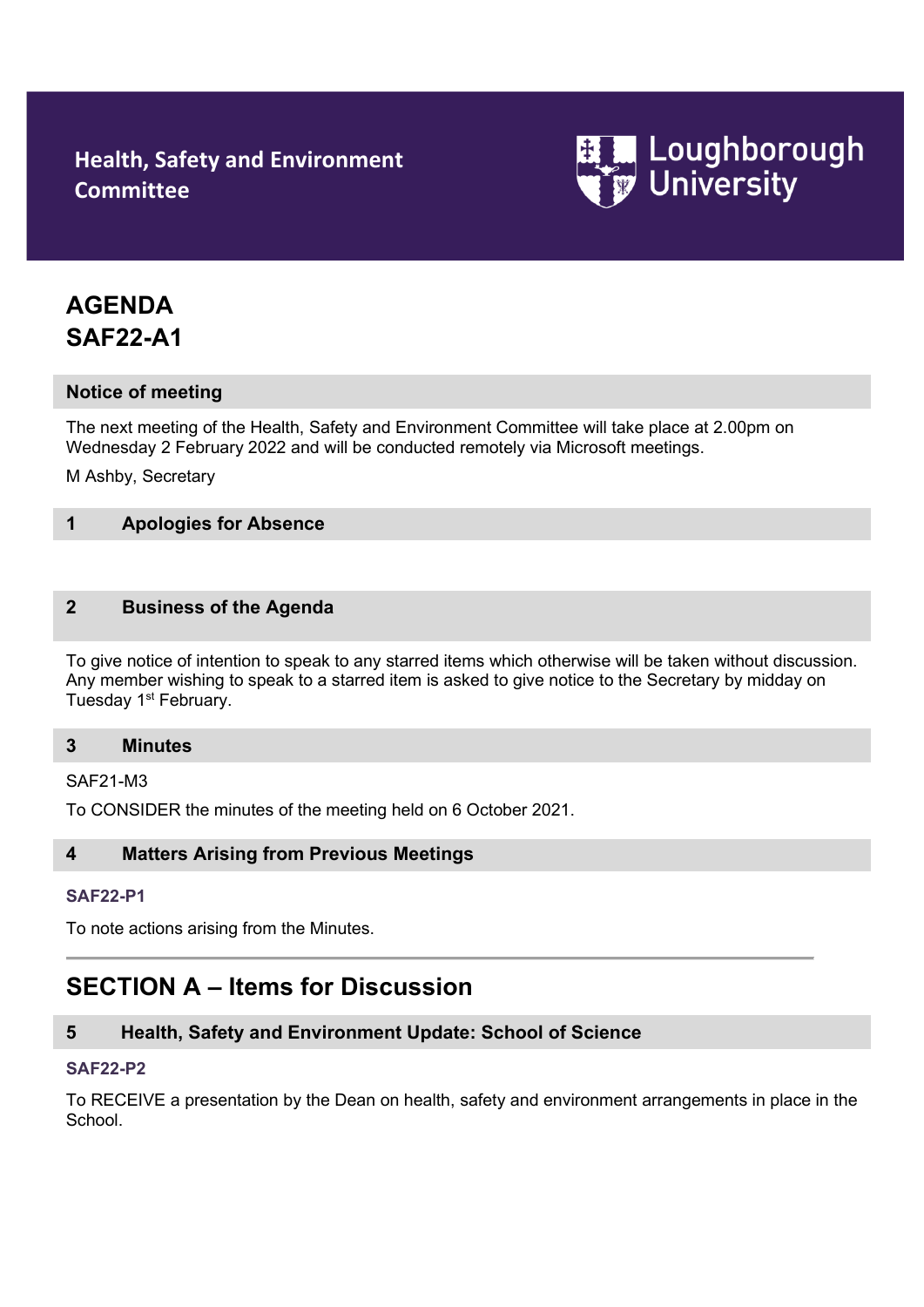# **6 Health, Safety and Environment Update: Residential, Catering and Domestic Services**

## **[SAF22-P3](http://www.lboro.ac.uk/admin/committees/hsec/papers/2012/saf12-p32.doc)**

To RECEIVE a presentation by the Head of Residential Catering and Domestic Services on health, safety and environment arrangements.

## **7 Director of Health, Safety & Wellbeing Report and Covid Update**

### **[SAF22-P4](http://www.lboro.ac.uk/admin/committees/hsec/papers/2012/saf12-p32.doc)**

- 7.1 To RECEIVE an update from the Director of Health, Safety and Wellbeing;
- 7.2 To CONSIDER a proposal to nominate a lead department for multi-occupancy buildings which will have responsibility for coordinating fire warden coverage;
- 7.3 To CONSIDER whether the Committee should receive a more comprehensive evaluation of mental health/stress management arrangements at its next meeting.

#### **8 Health and Safety Annual Report**

#### **SAF22-P5**

- 8.1 To CONSIDER the review of progress on the Health and Safety Service Plan for 2020/21;
- 8.2 To APPROVE the programme of work for 2021/22.

#### **9 Statutory Compliance Key Performance Indicators**

#### **[SAF22-P6](http://www.lboro.ac.uk/admin/committees/hsec/papers/2012/saf12-p32.doc), [SAF22-P7](http://www.lboro.ac.uk/admin/committees/hsec/papers/2012/saf12-p32.doc)**

- 9.1 To RECEIVE updates in relation to statutory compliance key performance indicators:
	- (i) Health, Safety and Environment Statutory Compliance Sub-Committee Report;
	- (ii) Ionising/Non-Ionising Radiation, Chemical, Biological/GM and HTA KPIs.
- 9.2 To CONSIDER the compliance for these areas and the actions set to move areas to green to ensure these are appropriate.

## **10 Health and Safety Risk Rating**

#### **[SAF22-P8](http://www.lboro.ac.uk/admin/committees/hsec/papers/2012/saf12-p32.doc)**

To CONSIDER a proposed risk rating for the health and safety of the University's staff and students with a view to making a RECOMMENDATION to Council.

#### **11 Annual Radiation Protection Report**

#### **[SAF22-P9](http://www.lboro.ac.uk/admin/committees/hsec/papers/2012/saf12-p32.doc)**

To ENDORSE the 2021 Annual Report of the Radiation Protection Officer and RECOMMEND it for submission to Council.

#### **12 Chemical and Biological Safety Update**

#### **[SAF22-P1](http://www.lboro.ac.uk/admin/committees/hsec/papers/2012/saf12-p32.doc)0**

- 12.1 To RECEIVE an update on Chemical and Biological Safety from the Strategic Scientific Technical Lead;
- 12.2 To CONSIDER proposed actions noted in the Update.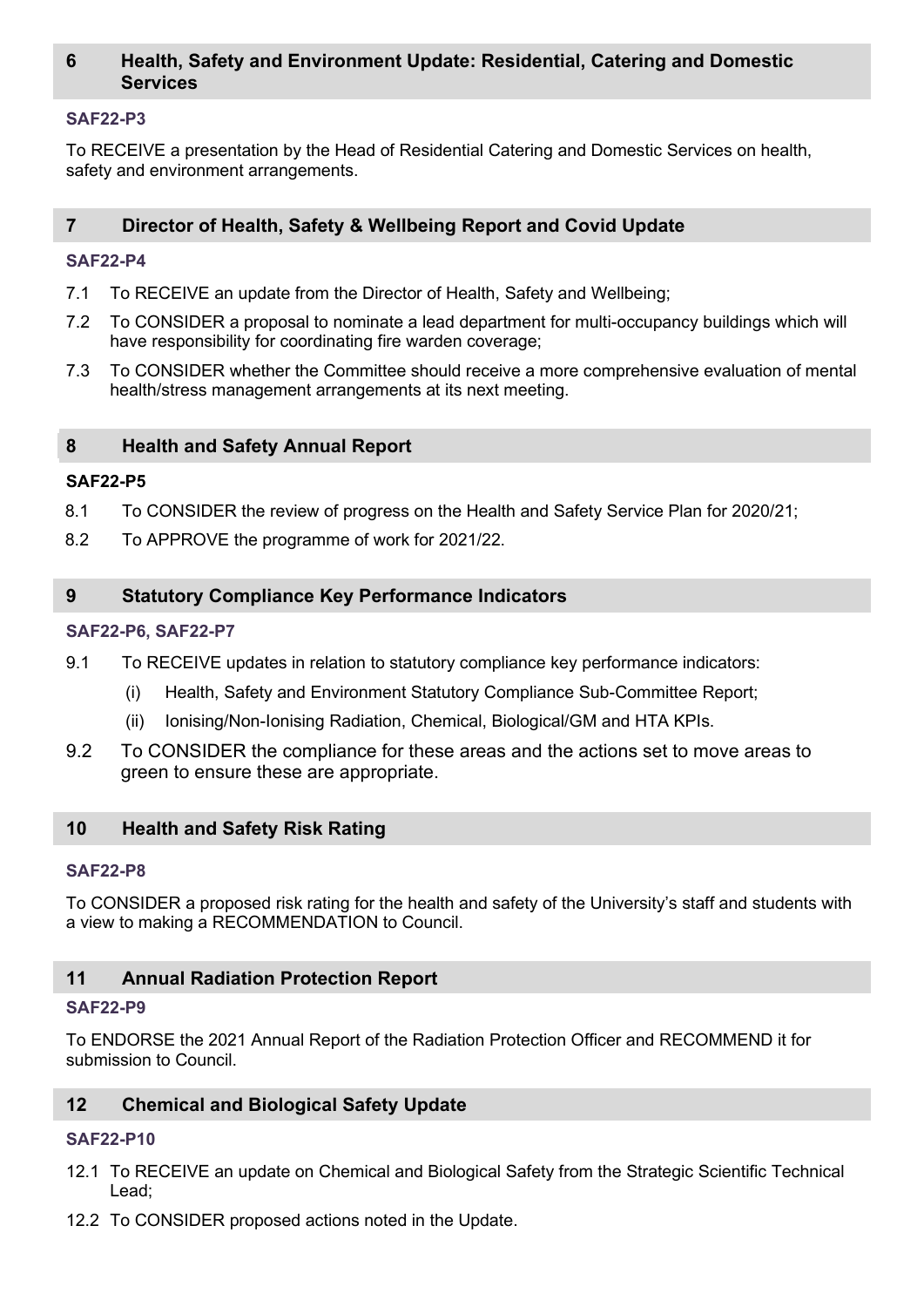# **13 Centre for Faith and Spirituality Report**

## **[SAF22-P1](http://www.lboro.ac.uk/admin/committees/hsec/papers/2012/saf12-p32.doc)1**

- 13.1 To CONSIDER the level and frequency of future reporting to the Committee relating to Chaplaincy activity;
- 13.2 Members are asked to champion the Chaplaincy by helping to increase their visibility and awareness of the support services offered, and to build awareness that, irrespective of faith and belief, the Chaplaincy provides a service for everyone to access.

## **14 F-Gas Remedial Works**

## **[SAF22-P1](http://www.lboro.ac.uk/admin/committees/hsec/papers/2012/saf12-p32.doc)2**

Arising from M21/40.2, to CONSIDER:

- (i) an update on F-Gas remedial works;
- (ii) the DAP's recommendation that reports on progress should in future be made through the Statutory Compliance Sub Committee as a routine compliance assessment.

# **15 Appointment of Sustainability Manager**

To RECEIVE a verbal update from the Director of Estates and Facilities Management on progress in the recruitment of a University Sustainability Manager.

# **SECTION B – Starred Items for Approval**

# **\*16 Occupational Health and Wellbeing Service Update**

## **[SAF22-P1](http://www.lboro.ac.uk/admin/committees/hsec/papers/2012/saf12-p32.doc)3**

To RECEIVE an update from the Occupational Health and Wellbeing Manager including an update on health and wellbeing plans and progress.

# **\*17 Health and Safety Policy**

## **[SAF22-P1](http://www.lboro.ac.uk/admin/committees/hsec/papers/2012/saf12-p32.doc)4**

To RATIFY the action of the Chair in approving minor changes to the Health and Safety Policy to reflect the appointment of the new Vice-Chancellor and changes to some job descriptions.

# **\*18 Reports to Health, Safety and Environment Committee**

To RECEIVE the following reports:

- (i) **SAF22-P15** Fire Officer's Report
- (ii) **SAF22-P16** Incident Data Report

**SAF22-P17** Insurance Report